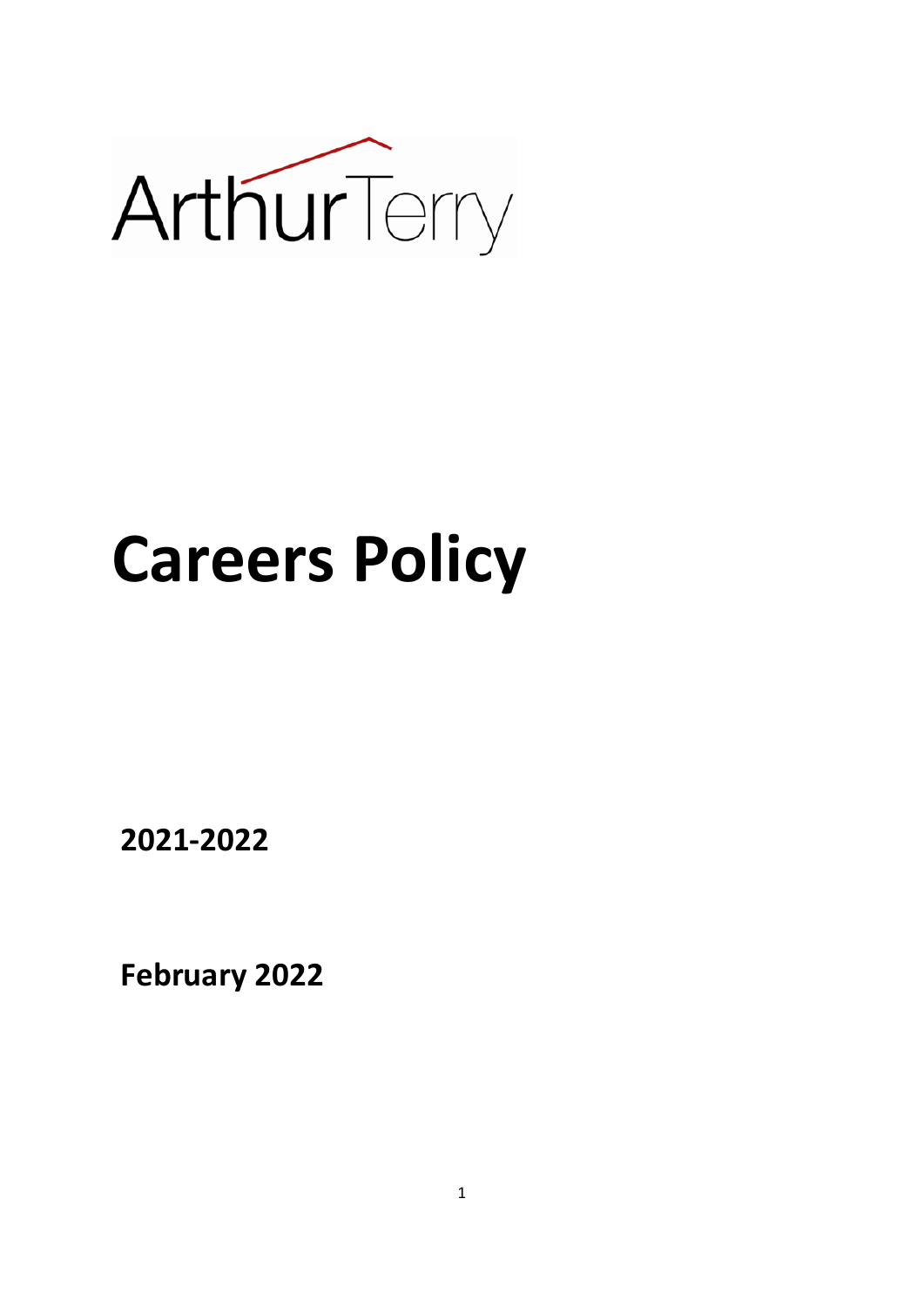#### **CONTENTS**

#### Statement of intent

- 1. Legal framework
- 2. Roles and responsibilities
- 3. A stable careers programme
- 4. Learning from career and labour market information
- 5. Addressing the needs of students
- 6. Targeted support
- 7. Students with SEND
- 8. Linking curriculum learning to careers
- 9. Encounters with employers and employees
- 10. Experience of workplaces
- 11. Encounters with further and higher education
- 12. Personal guidance
- 13. Information sharing
- 14. Provider Access Policy Statement
- 15. Access Requests
- 16. Annexes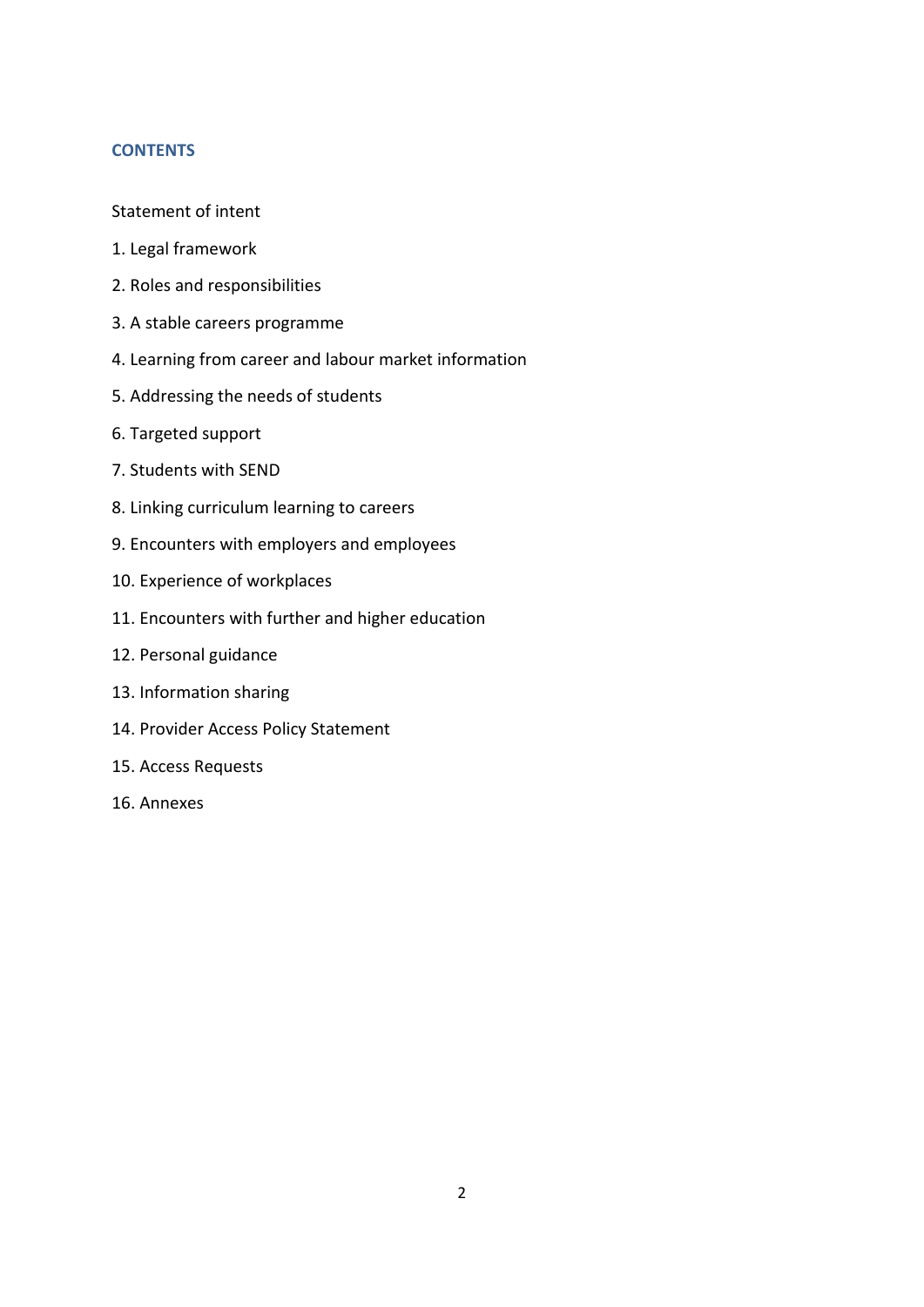#### **DOCUMENT CONTROL**

| Author/Contact:          | Director of Careers & Enrichment        |
|--------------------------|-----------------------------------------|
| <b>Head of Centre</b>    | Mrs Kibble (Head Teacher)               |
| Line Manager             | Mr A Zarifeh                            |
| Filename:                | Careers Policy                          |
| Version:                 | $\overline{2}$                          |
| Status:                  | <b>FINAL</b>                            |
| <b>Publication Date:</b> | September 2021                          |
| <b>Related Policies:</b> | <b>ATLP Complaints Policy</b>           |
| <b>Review Date:</b>      | September 2023                          |
| Approved/Ratified by:    | Mrs M George - Secondary Strategic Lead |
| Distribution:            | Public - Website                        |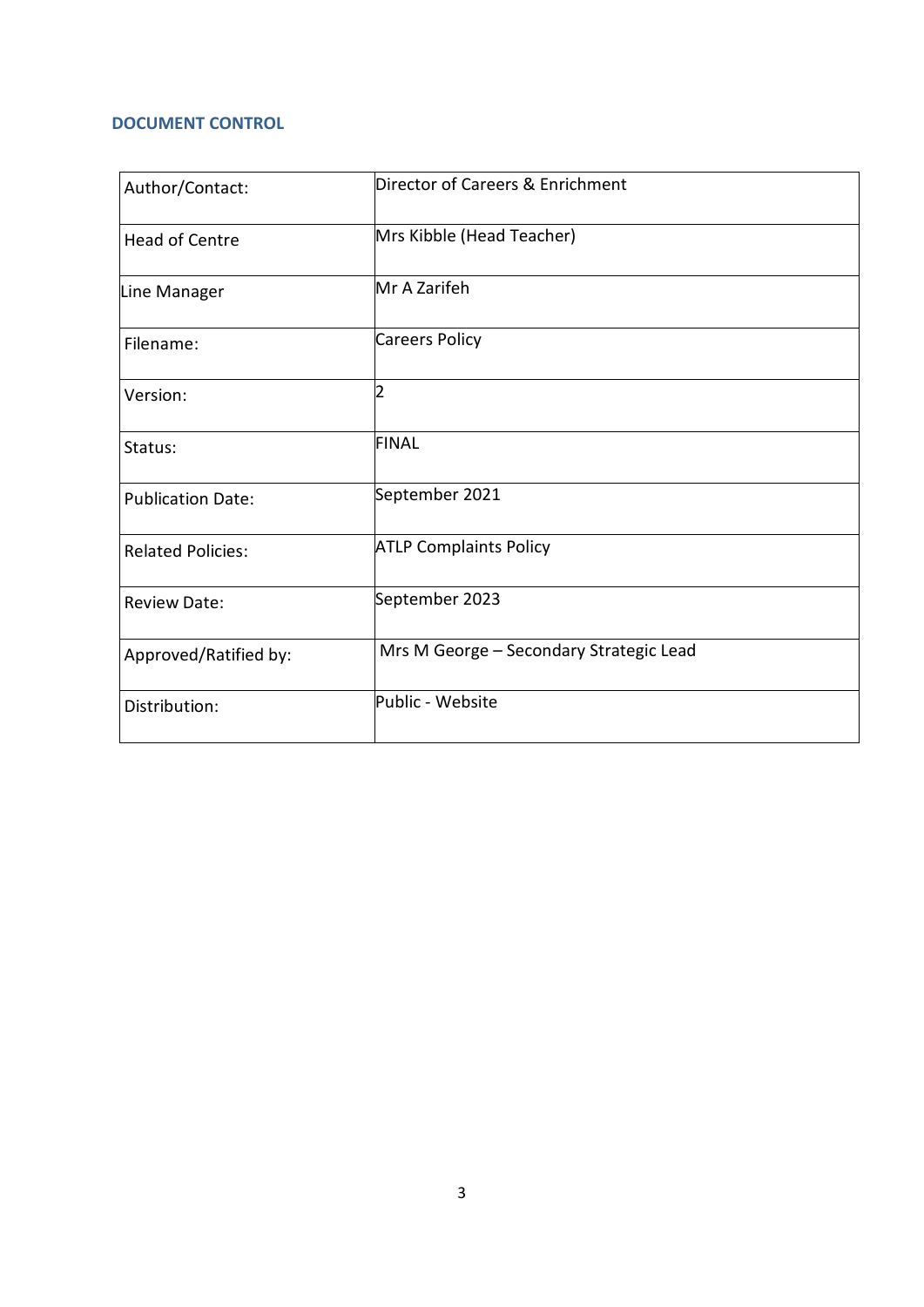# **STATEMENT OF INTENT**

This policy is underpinned by Sections 42A and 45A of the Education Act 1997, and has due regard to the DfE's statutory guidance, 'Careers guidance and access for education and training providers', which was last updated in July 2021.

The Arthur Terry Careers Programme aims to:

- Fulfil the statutory requirements of the Baker Clause amendment to the Technical and Further Education Act 2017.
- Prepare students for their next educational or work-based training pathway & beyond.
- Share the diverse range of 'next steps' pathways available at both post 16 and post 18 transitions, including T-Levels, College Courses, Apprenticeships (intermediate, level 2, Advanced, level 3, Higher, level 4 & Degree, levels 5-6), A-Levels, Undergraduate degrees.
- Develop an understanding of the workplace environment and employability skills.
- Provide a range of opportunities for students to engage with the world of work, further and higher education providers throughout their time at the school.
- To ensure that students have access to high quality information on careers, job roles and labour market information.
- Offer professional 'next steps' guidance to all students with particular targeting of students leaving the Arthur Terry School after year 11, vulnerable, disadvantaged and SEND students.
- Early targeted intervention of most vulnerable to NEET year 10's informed by RONI data.
- Promoting equality, diversity, social mobility and challenging stereotypes.
- Aiming for students to sustain employability and achieve personal and economic wellbeing throughout their lives.

Our programme aims can be summarised as, *'encouraging informed decision making … developing work-ready skills'.*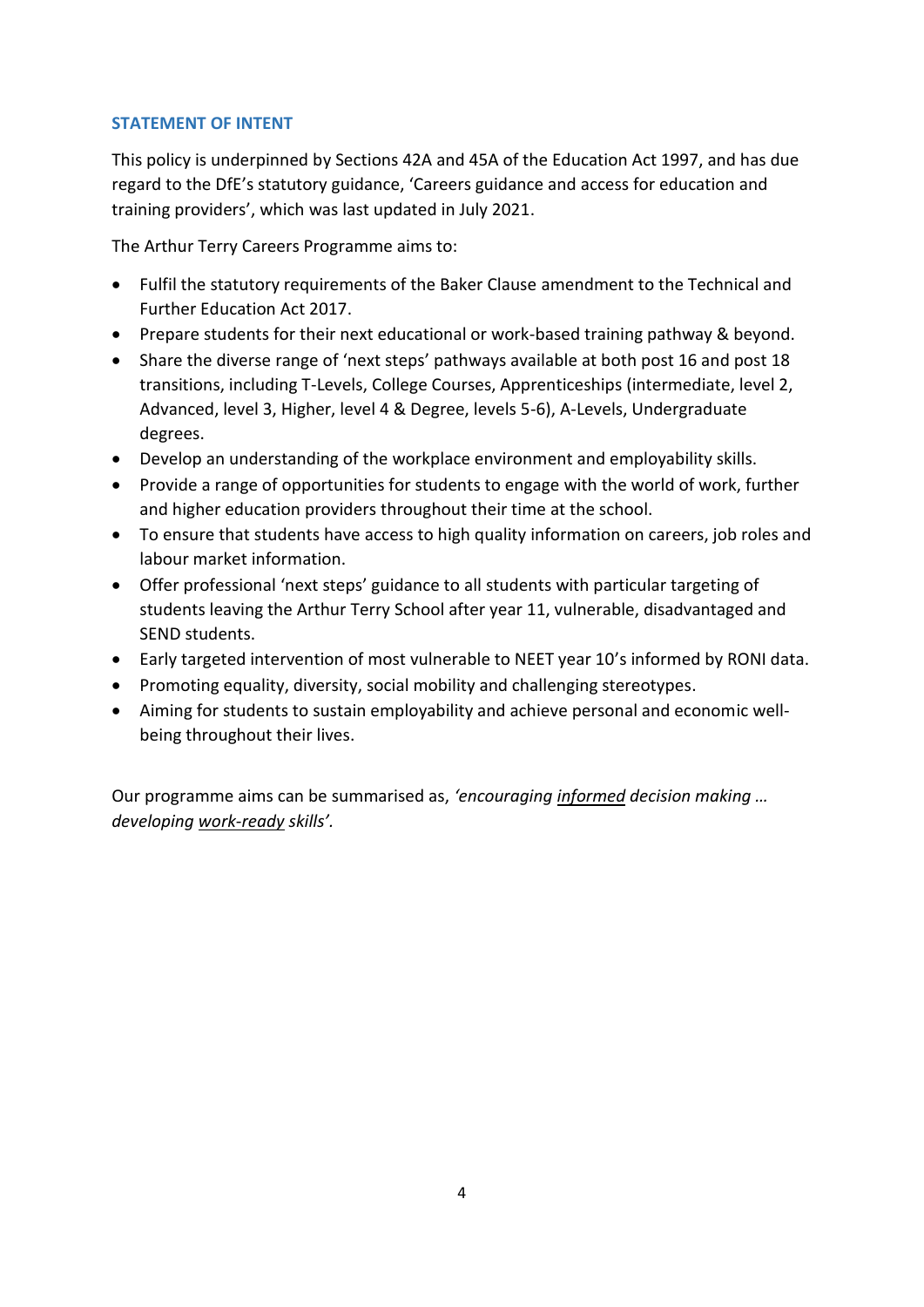## **1. LEGAL FRAMEWORK**

1.1. This policy has due regard to legislation and statutory guidance, including, but not limited to, the following:

- Education Act 1997
- Education and Skills Act 2008
- Apprenticeships, Skills, Children and Learning Act 2009
- Equality Act 2010
- Children and Families Act 2014
- Technical and Further Education Act 2017
- Careers guidance and access for education and training providers 2021

# **2. ROLES AND RESPONSIBILITIES**

2.1. The Arthur Terry Learning Partnership and Head Teacher, Mrs Kibble are responsible for:

- Ensuring that all registered students are provided with independent careers guidance from Year 7 to Year 13.+
- Ensuring that arrangements are in place to allow a range of education and training providers to access all students in this range and inform them about approved technical education qualifications and apprenticeships.
- Ensuring that the independent careers guidance is presented in an impartial manner, showing no bias or favouritism towards a particular institution, education or work option.
- Ensuring that the guidance includes information on the range of education or training options, including apprenticeships and technical education routes.
- Ensuring the Careers Policy does not discriminate on any grounds, including but not limited to: ethnicity/national origin, culture, religion, gender, disability or sexual orientation.
- Handling complaints regarding this policy as outlined in the school's Complaints and Procedures Policy.
- Organising an annual, Careers-focussed, Governors Meeting reviewing the progress towards

2.2. The Director of Careers & EPQ (Mr Alex Zarifeh) is responsible for:

- Reviewing and revising where appropriate, this policy on a bi-annual basis.
- Preparing and implementing a development plan for CEIAG the Careers TDP.
- Reviewing and evaluating the programme of CEIAG.
- Supporting subject teachers with careers education and pastoral tutors providing initial information and advice.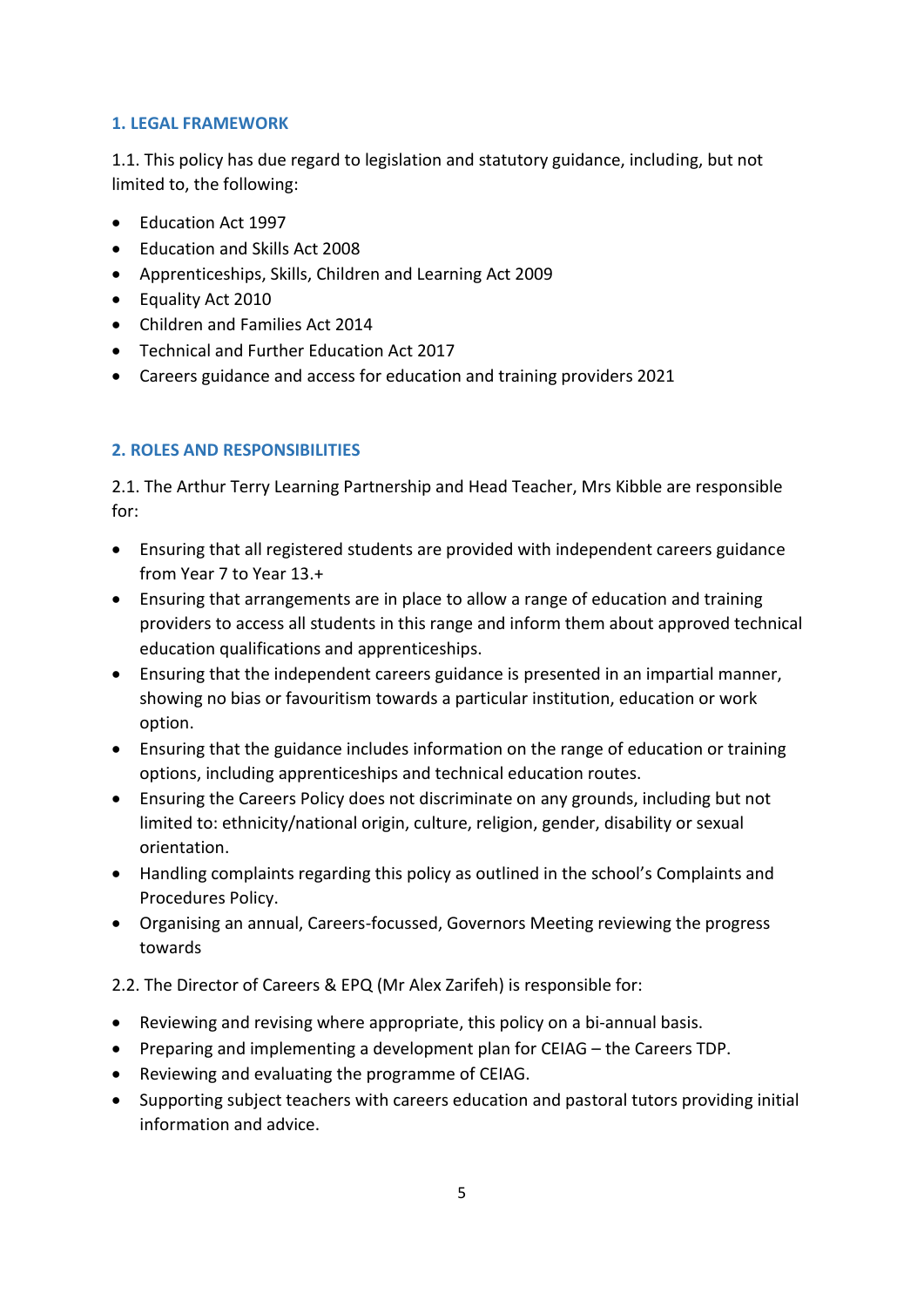- Monitoring teaching and learning in careers education, and the access to and take up of career guidance.
- Publishing details of the school's careers programme and a policy statement on provider access on its website.
- Attending regular meetings with Careers Line Manager, Mr Phil Carrick (Assistant Head Teacher) and Mrs Sam Clayton, Careers Advisor, to plan and evaluate implementation of the school's career plan and ensuring effective and independent professional careers guidance.

2.3. The Level 6 Qualified, Careers Advisor (Mrs Sam Clayton) is responsible for:

- Careers Education, Information, Advice and Guidance.
- Working with students and staff to raise aspirations about future education/ career pathways through provision of accurate and up to date information, advice and guidance.
- Interviewing, advising and monitoring students so that every student has clear plans for progression at key transition points.
- Ensuring that every student has access to impartial information, advice and guidance.
- Following up with school leavers to identify student pathways, identifying and supporting NEET students and providing monitoring data.
- Working with Director of Careers and Enrichment, Mr Alex Zarifeh and other colleagues to plan and deliver a coherent programme of careers education.
- Helping to organise a range of careers events both within and outside the normal school day.
- Liaising with Heads of School, Progress Leaders and pastoral tutors to prepare, resource and deliver bespoke independent careers guidance.

# **3. A STABLE CAREERS PROGRAMME**

3.1. Arthur Terry has a Careers Education programme in place which meets the requirements of the Gatsby Benchmarks. The programme is reviewed annually against the benchmarks to ensure it remains on target.

3.2. Arthur Terry's Director of Careers (Alex Zarifeh) ensures the coordination of a highquality careers programme. The name and contact details of the Careers Leader are published on the school's website.

3.3. The Director of Careers regularly works with Careers Enterprise Coordinators to build careers and employer engagement plans to broaden the range of guidance that students have access to.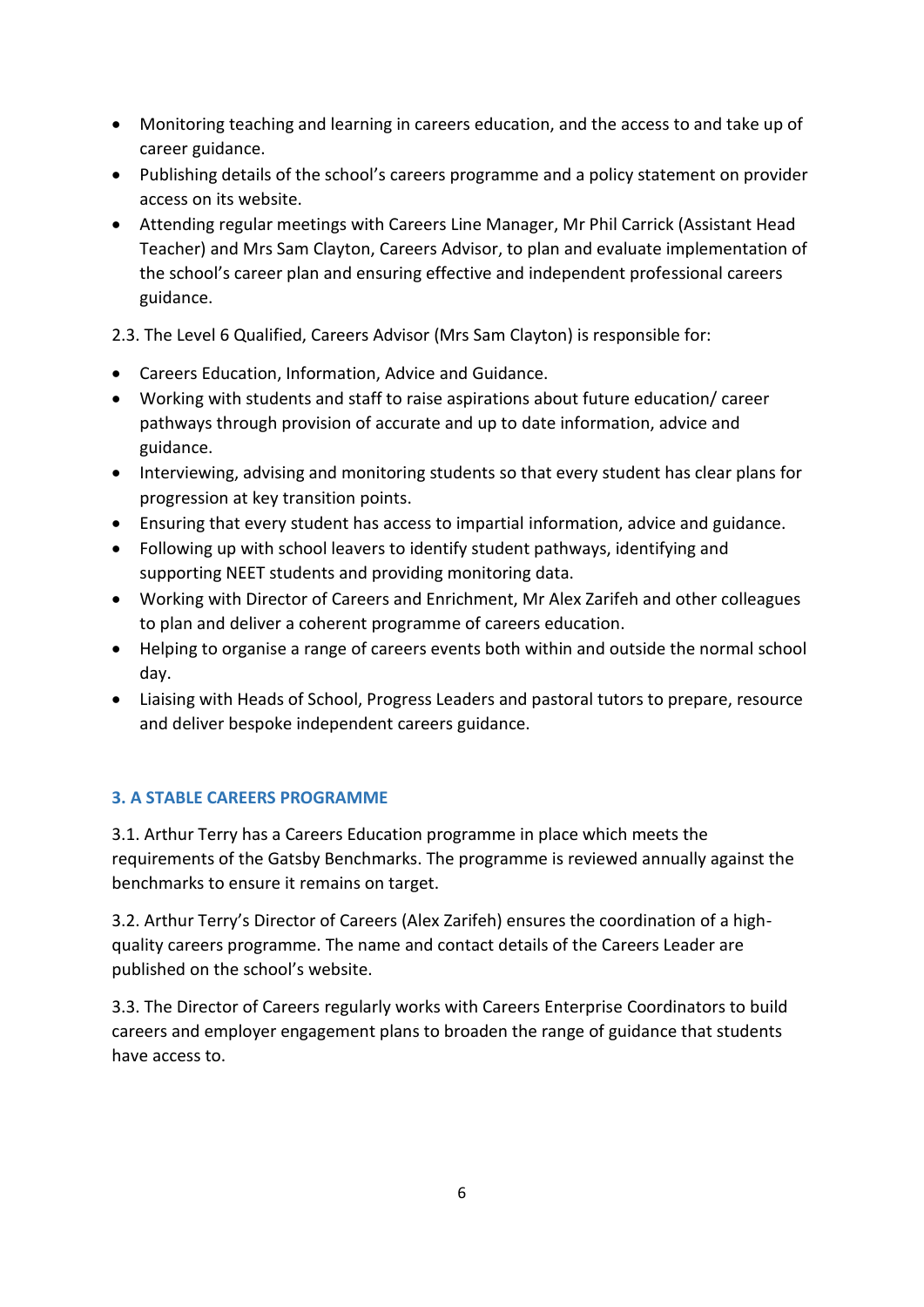#### **4. LEARNING FROM CAREER AND LABOUR MARKET INFORMATION**

The Careers Leader:

4.1. Ensures that students and families have support and guidance in accessing and using information, primarily via the school's professional Careers Advisor, Mrs Sam Clayton.

4.2. Ensures that every student and their families have access to good quality information about future study options post 16 and post 18 and labour market opportunities including careers, job roles, example salary expectations and job opportunities. Online resources are accessible via ATCareers, the Arthur Terry Careers microsite on the school website and through our school's subscription and universal student and parental access to Unifrog.

4.3. Ensures that all students, by the age of 14, have accessed and used information about career paths and the labour market to inform their decisions on study options, particularly through the year 9 Options Evening lesson, guidance documentation and parental information evening.

#### **5. ADDRESSING THE NEEDS OF STUDENTS**

5.1. Arthur Terry's careers programme aims to raise the aspirations of all students whilst being tailored to individual needs. The programme informs students of the range of opportunities available to them and makes clear equality of opportunity.

5.2. All forms of stereotyping are prohibited in the careers advice and guidance that is provided, to ensure students from all backgrounds, gender and diversity groups, and those with SEND, can consider the widest possible range of careers. Arrangements are made for students to connect with employees who work in non-stereotypical jobs to raise awareness of the range of careers and equality of opportunity.

5.3. Careers Advisor, Sam Clayton maintains records of advice given to each student and consequent decisions so that students can be systematically supported in their career development.

5.4. The Academy collects and analyses destination data to assess how well the careers programme is raising aspirations. The data is regularly reviewed on an annual basis.

#### **6. TARGETED SUPPORT**

6.1. Careers Advisor, Sam Clayton, works with the Heads of School, Progress Leaders, pastoral tutors and, where appropriate, alongside the LA to identify students who are in need of targeted support or those who are at risk of not participating in post-16 pathways (NEET's). Agreements are made over how these students can be referred for support drawn from a range of education and training support services available locally. Targeting of these students is informed by year 10 RONI data, ensuring early intervention.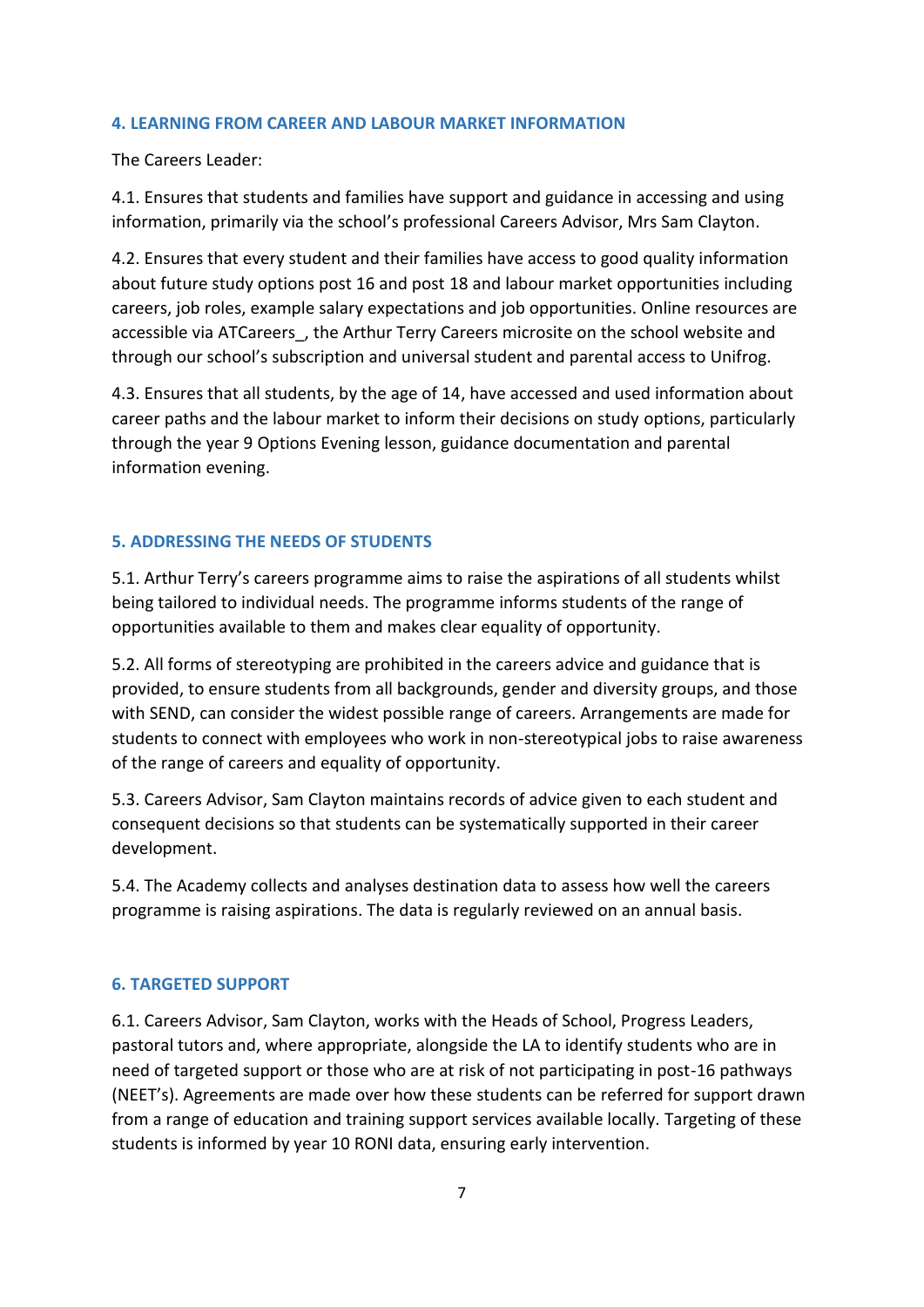## **7. STUDENTS WITH SEND**

7.1. Careers Advisor, Mrs Sam Clayton ensures that careers guidance is differentiated and based on high aspirations and a personalised approach.

7.2. Mrs Clayton works with the families of SEND students to help them understand what career options are available.

7.3. Careers guidance focuses on a student's career aspirations and the post-16 options which are most likely to give the student a pathway into employment or higher education.

# **8. LINKING CURRICULUM LEARNING TO CAREERS**

8.1. Arthur Terry delivers a discrete Careers Education Programme, as an integral part of the wider PHSCE curriculum.

8.2. Students study a curriculum to the end of Key Stage 4 which supports progression and fosters them in lifelong learning.

8.3. This core provision is supplemented by pastoral tutors facilitating remote careers assemblies and tutor time activities spotlighting career sectors, job roles and labour market information.

8.4. The school's careers development plan aims to champion, 'within subject' careers links, commencing academic year 2021-22 with subject specialists by indicating opportunities relevant to their subjects to help students understand context and progression.

# **9. ENCOUNTERS WITH EMPLOYERS AND EMPLOYEES**

9.1. Director of Careers, Alex Zarifeh engages with local, regional, national and transnational employers, businesses and professional networks, inviting visiting speakers with whom students can relate. In the past year we have introduced a regular, *'Careers Live'* webinar with a range of providers that students and parents are invited to login to, remotely.

9.2. Every year, the whole of year 10 visit World Skills Live to engage with employers from a range of sectors.

9.3. Every year (Covid restrictions permitting), all KS3 & 4 students access over 50 employers, further and higher education providers at our school's annual Careers Fair.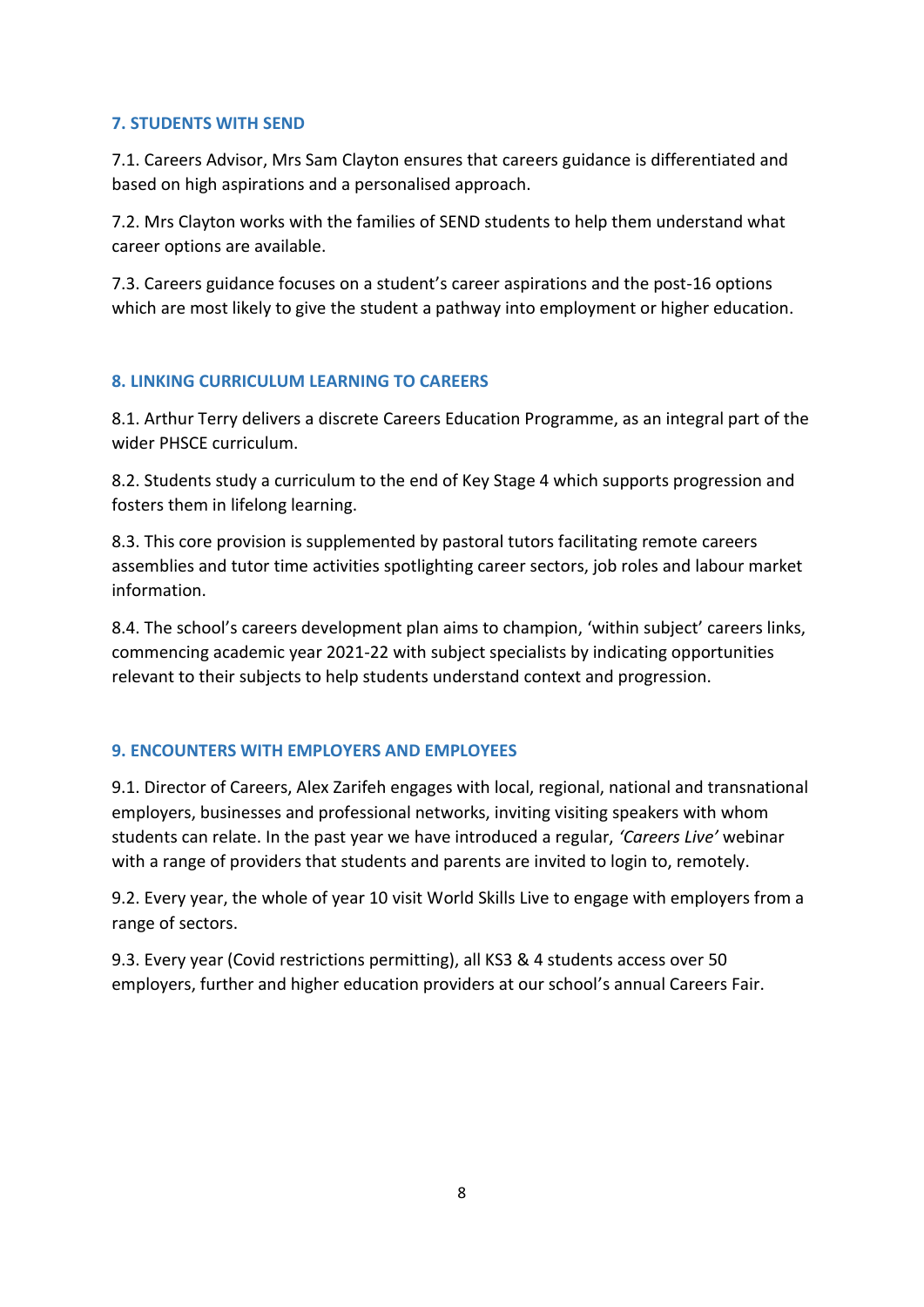## **10. EXPERIENCE OF WORKPLACES**

10.1. Post-Covid restrictions, our Arthur Terry careers development plan aims to put in place, a combined or separate year 9 and year 12 experience of the workplace challenge/s, in order to meet Gatsby benchmark 6, requiring all students to have had at least one experience of the work place by the age of 16, and one further such experience by the age of 18.

10.2. In addition, utilising Speakers4Schools VWEX portal and an array of other providers a host of 14 years + remote work experience opportunities are continuously showcased via our ATCareers twitter platform @ https://twitter.com/ATCareers

10.3. Director of Careers, Mr Alex Zarifeh to develop effective links with external agencies including National Careers Service, National Apprenticeship Service, local, regional, national and transnational businesses, training providers, colleges, apprenticeship and university providers in order to further develop the range of work related experiences offered to students.

10.4. Alex Zarifeh and Sam Clayton to promote work-related learning with students, parents, staff and governors through assemblies, https://twitter.com/ATCareers, use of notice boards, newsletters and parental information events.

# **11. ENCOUNTERS WITH FURTHER AND HIGHER EDUCATION**

11.1. The Careers programme provides students with a range of information and opportunities to learn about education, training and career paths throughout their school life.

11.2. Careers interviews, guidance and monitoring take place in years 10 and 11 to ensure that students have appropriate progression plans in place.

11.3. Students are encouraged to use information tools, such as websites and apps, which display information about opportunities including 'Unifrog' and 'launchyourcareer.com'

11.4. Education and training providers deliver information to all students in Years 7 to 13 about approved technical education qualifications and apprenticeships.

11.5. Opportunities are provided for students to engage with higher education including Higher Education events including the annual UCAS Fair at the NEC, visiting speakers and mentors from universities.

11.6. A policy statement on Post 16 Provider Access is published on the school website/below and includes:

- Any procedural requirements in relation to requests for access.
- Grounds for granting and refusal of requests for access.
- Details of premises or facilities to be provided to a person who is given access.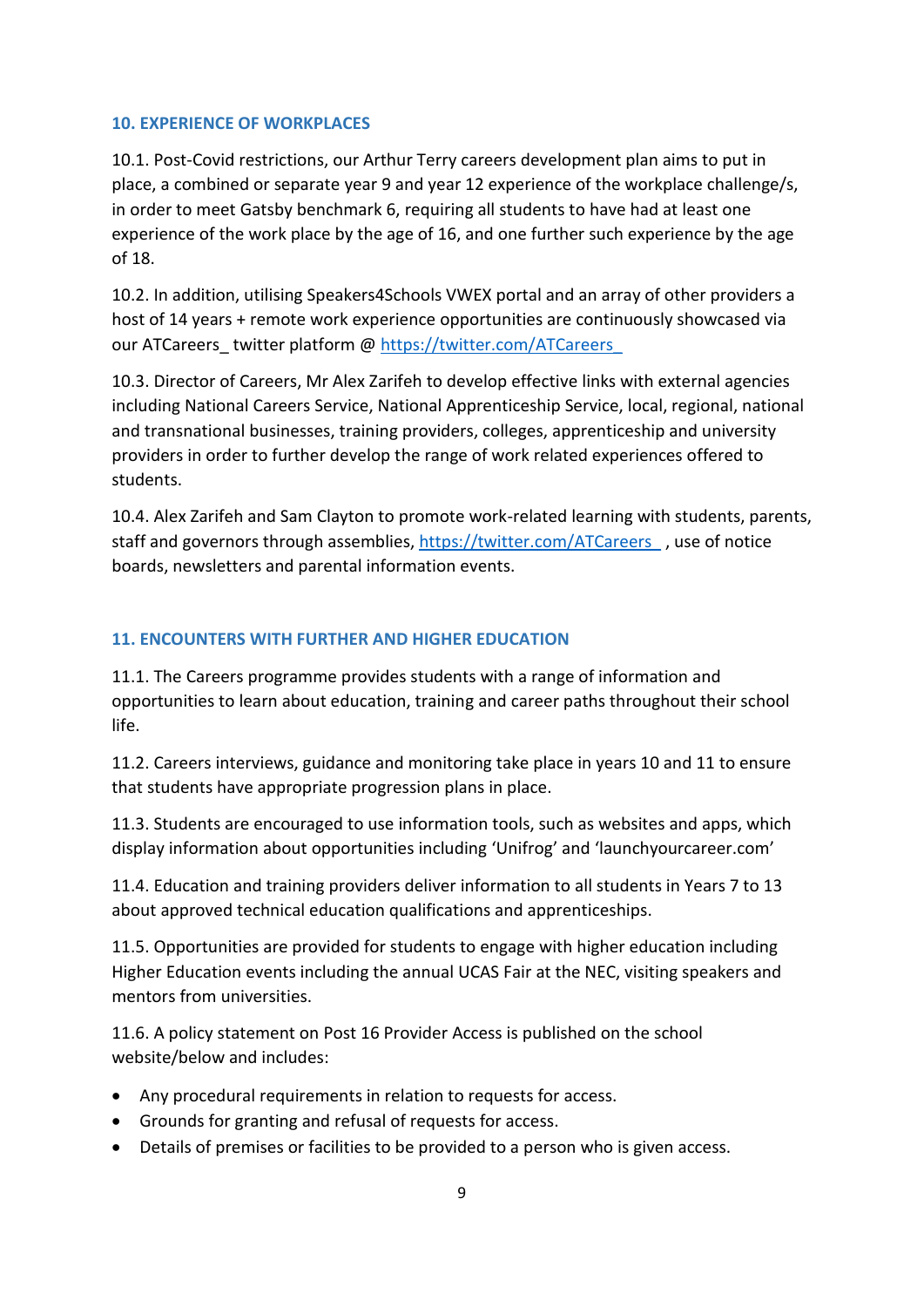## **12. PERSONAL GUIDANCE**

12.1. All students are provided with opportunities for personal guidance interviews.

12.2. Careers Advisor, Sam Clayton meets the professional standards outlined by the Career Development Institute, of which she is a paid up member. Careers Advisor, Sam Clayton is qualified to level 6 in Careers Guidance.

12.3. When working with students with SEND the Careers Leader communicates with SEND staff and uses the outcome and aspirations in the EHCP to focus discussions.

12.4. When working with LA students or care leavers, Careers Advisor, Sam Clayton uses students' personal education plan to focus discussions.

## 13. Information sharing

13.1. Via Careers Advisor, Sam Clayton, Arthur Terry provides all relevant information about students to the LA support services.

13.2. The LA will be notified, as early as is possible, whenever a 16 or 17-year-old student leaves an education or training programme before completion.

# 14. Provider Access Policy Statement

Under Section 42B of the Education Act 1997, as of 2 January 2018, Arthur Terry "must ensure that there is an opportunity for a range of education and training providers to access registered pupils during the relevant phase of their education for the purpose of informing them about approved technical education qualifications or apprenticeships". This policy statement sets out how we manage requests from these providers.

What are students entitled to?

Students must be enabled to:

- Learn more about technical education qualifications and apprenticeship opportunities, as part of a careers programme which informs students of the full range of education and training options available to them at each transition point.
- Hear from a range of local providers about the opportunities on offer, e.g. technical education and apprenticeships – this can be achieved through options evenings, assemblies, group discussions, and taster events.
- Understand how to apply to the full range of academic and technical courses available to them.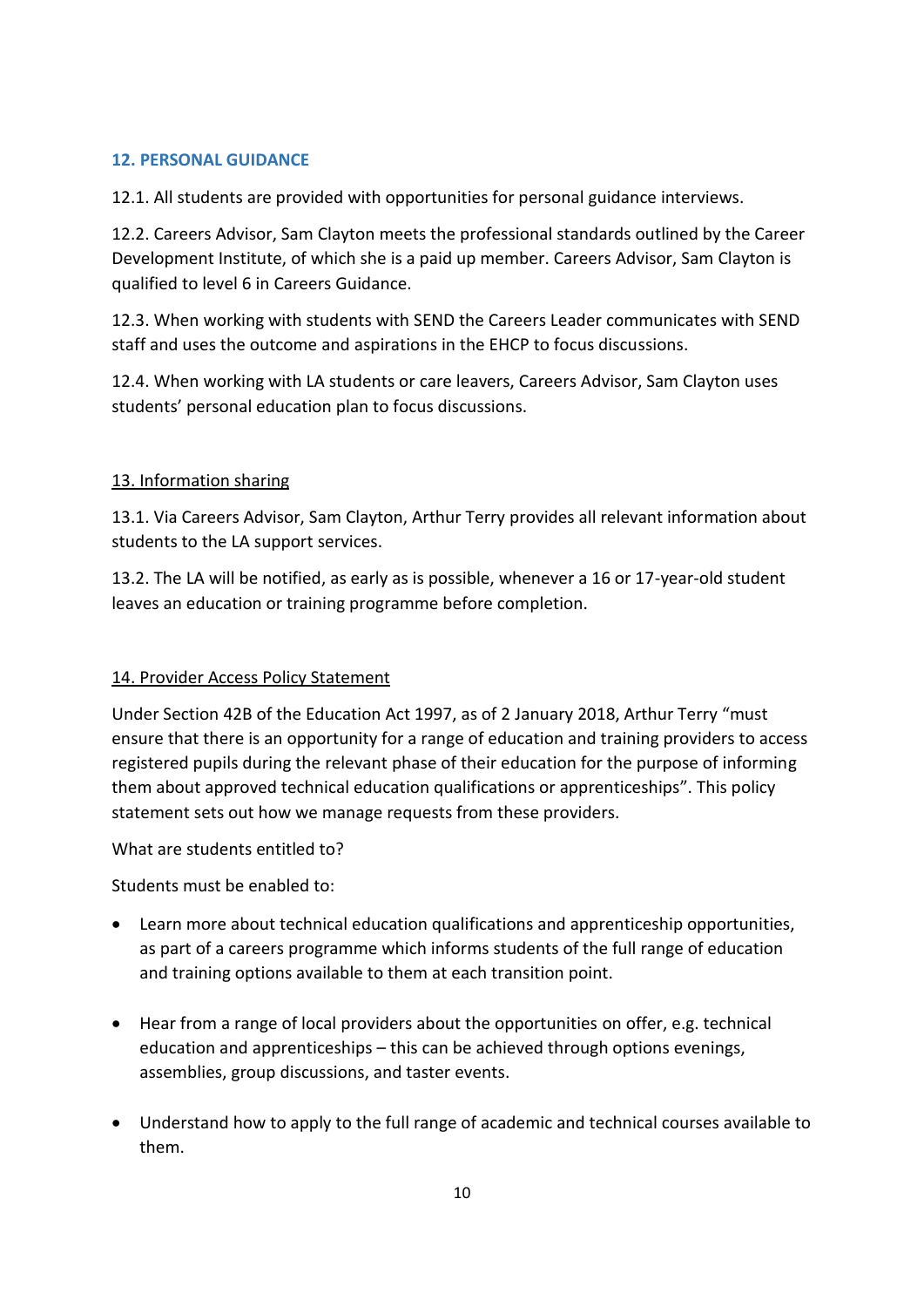#### 15. Access requests.

Access by external providers to Arthur Terry students must be agreed by Head Teacher, Mrs Kibble.

Any provider wishing to request access should contact Director of Careers, Mr Alex Zarifeh via email: [azarifeh@arthurterry.bham.sch.uk](mailto:azarifeh@arthurterry.bham.sch.uk) or via the school telephone number: 0121 323 2221

## What are the rules for granting and refusing access requests?

We will grant access requests that meet the following criteria:

- There is a clear and demonstrable opportunity for students to learn new information about technical education qualifications and apprenticeship opportunities.
- Provider visits fit with the school's careers programme.
- Visitors represent organisations or providers which are recognised providers of high quality technical or apprenticeship education and training.
- Visitors will provide evidence of identity.
- We will refuse any access request that: duplicate information already provided to students, disrupt learning of students and to visitors unable to provide adequate credentials.

Once we have approved a provider, we will work with them to identify the best method for working with our students.

We will make the school hall, classrooms or meeting rooms available to host presentations and workshops, as appropriate to the event.

We will also make presentation equipment such as projectors available to providers subject to sufficient notice of request.

Arrangements will be discussed in advance between Director of Careers, Alex Zarifeh and a nominated member of the provider's team.

# Can providers leave prospectuses for students to read?

Providers are welcome to leave a copy of their prospectus and other relevant course materials to be displayed in the school library, with copies also held by Careers Advisor, Mrs Sam Clayton.

16. Annexes – this policy is informed by the following resources:

(1) Careers guidance and access for education and training providers: Statutory guidance for schools and colleges on providing careers guidance, July 2021